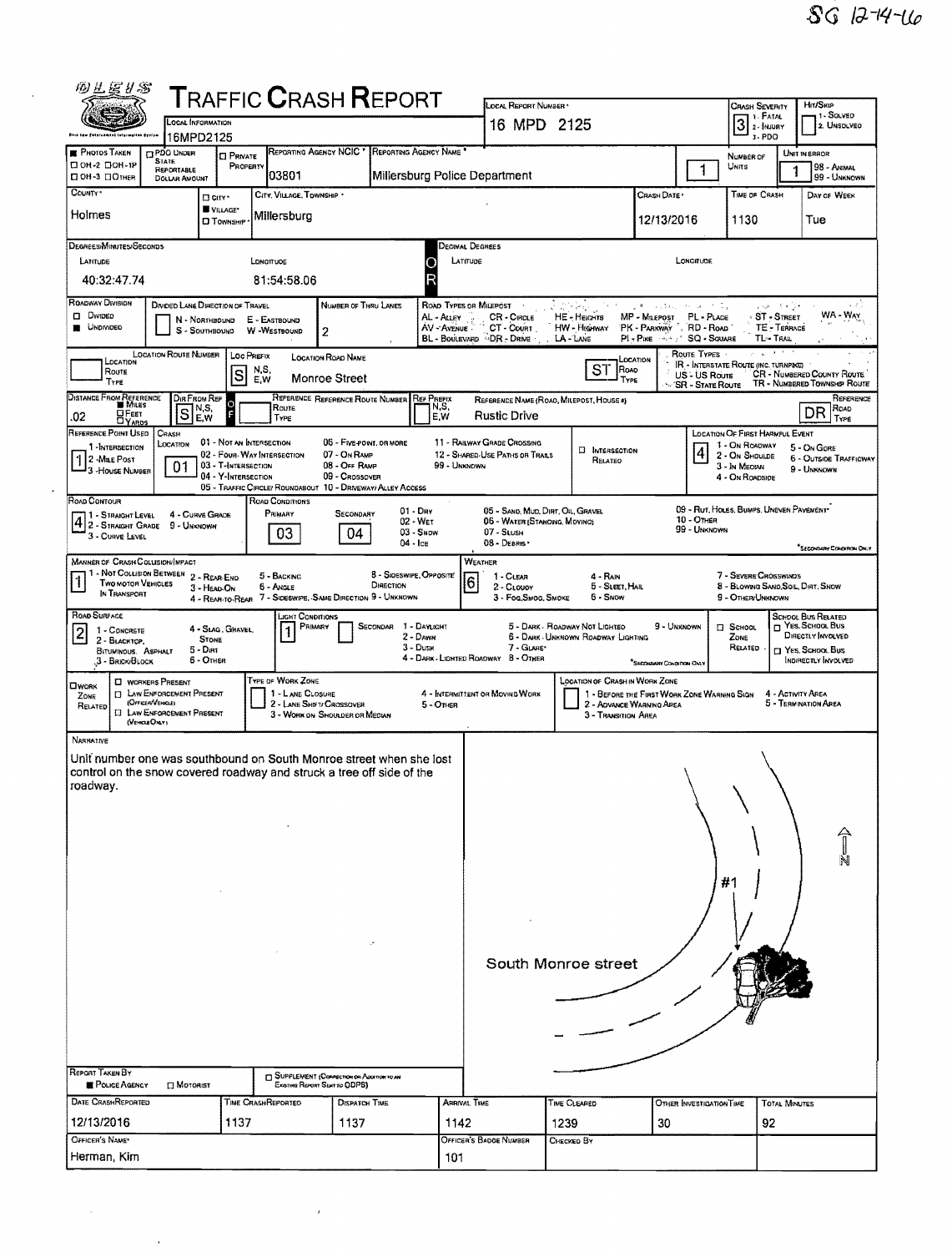| 回民后#害                                                                                                                                                                                                                                                   |                                                                              | <b>NIT</b>                                                            |                            |                                                                          |           |                                                                   |                                                                                               |                                  |                                                               |                                  |                                                                  | LOCAL REPORT NUMBER                                                                                              |                                                              |                                   |                                                                                                                                                                                                             |  |  |
|---------------------------------------------------------------------------------------------------------------------------------------------------------------------------------------------------------------------------------------------------------|------------------------------------------------------------------------------|-----------------------------------------------------------------------|----------------------------|--------------------------------------------------------------------------|-----------|-------------------------------------------------------------------|-----------------------------------------------------------------------------------------------|----------------------------------|---------------------------------------------------------------|----------------------------------|------------------------------------------------------------------|------------------------------------------------------------------------------------------------------------------|--------------------------------------------------------------|-----------------------------------|-------------------------------------------------------------------------------------------------------------------------------------------------------------------------------------------------------------|--|--|
|                                                                                                                                                                                                                                                         |                                                                              |                                                                       |                            |                                                                          |           |                                                                   |                                                                                               |                                  |                                                               |                                  |                                                                  |                                                                                                                  | 16 MPD 2125                                                  |                                   |                                                                                                                                                                                                             |  |  |
|                                                                                                                                                                                                                                                         |                                                                              |                                                                       |                            |                                                                          |           |                                                                   |                                                                                               |                                  |                                                               |                                  |                                                                  |                                                                                                                  |                                                              |                                   |                                                                                                                                                                                                             |  |  |
| UNIT NUMBER                                                                                                                                                                                                                                             |                                                                              |                                                                       |                            | OWNER NAME: LAST, FIRST, MIDDLE ( C SAME AS DRIVER )                     |           |                                                                   |                                                                                               |                                  |                                                               |                                  | OWNER PHONE NUMBER                                               |                                                                                                                  | <b>DAMAGE SCALE</b>                                          |                                   | <b>DAMAGE AREA</b><br>FRONT                                                                                                                                                                                 |  |  |
| Terhune, Hannah, R<br>802-323-8981<br>OWNER ADDRESS: CITY, STATE, ZIP<br><b>CISAME AS DRIVER</b> )                                                                                                                                                      |                                                                              |                                                                       |                            |                                                                          |           |                                                                   |                                                                                               |                                  |                                                               |                                  |                                                                  |                                                                                                                  | 4                                                            |                                   |                                                                                                                                                                                                             |  |  |
|                                                                                                                                                                                                                                                         |                                                                              |                                                                       |                            |                                                                          |           |                                                                   |                                                                                               |                                  |                                                               |                                  |                                                                  |                                                                                                                  | $1 - None$                                                   |                                   | о                                                                                                                                                                                                           |  |  |
|                                                                                                                                                                                                                                                         | 313 S Monroe Street, Millersburg, OH, 44654<br>LP STATE LICENSE PLATE NUMBER |                                                                       |                            |                                                                          |           |                                                                   |                                                                                               |                                  |                                                               |                                  |                                                                  |                                                                                                                  |                                                              |                                   |                                                                                                                                                                                                             |  |  |
|                                                                                                                                                                                                                                                         |                                                                              |                                                                       |                            |                                                                          |           |                                                                   | Vehicle (dentification Number                                                                 |                                  |                                                               |                                  |                                                                  | # Occupants                                                                                                      | $2 - M$ INOR                                                 |                                   |                                                                                                                                                                                                             |  |  |
| ОН                                                                                                                                                                                                                                                      | GXT2551                                                                      |                                                                       |                            |                                                                          |           |                                                                   | 1G2ZG58N274132698                                                                             |                                  |                                                               |                                  |                                                                  | 1                                                                                                                | 3 - FUNCTIONAL                                               |                                   | ¤<br>о                                                                                                                                                                                                      |  |  |
| VEHICLE YEAR                                                                                                                                                                                                                                            | <b>VEHICLE MAKE</b>                                                          |                                                                       |                            |                                                                          |           |                                                                   | VEHICLE COLOR<br><b>VEHICLE MODEL</b>                                                         |                                  |                                                               |                                  |                                                                  |                                                                                                                  | 4 - DISABLING                                                |                                   |                                                                                                                                                                                                             |  |  |
| 2007 -                                                                                                                                                                                                                                                  | Pontiac                                                                      |                                                                       |                            |                                                                          |           | G6                                                                |                                                                                               |                                  |                                                               | SIL                              |                                                                  |                                                                                                                  |                                                              |                                   | σ<br>Έ                                                                                                                                                                                                      |  |  |
| INSURANCE COMPANY<br>PROOF OF<br><b>INSURANCE</b>                                                                                                                                                                                                       |                                                                              |                                                                       |                            |                                                                          |           | POLICY NUMBER<br>Towed By                                         |                                                                                               |                                  |                                                               |                                  |                                                                  |                                                                                                                  | 9 - UNKNOWN                                                  |                                   | α                                                                                                                                                                                                           |  |  |
| Nationwide<br>SHOWN                                                                                                                                                                                                                                     |                                                                              |                                                                       |                            |                                                                          |           | Rigz<br>9234P600164                                               |                                                                                               |                                  |                                                               |                                  |                                                                  |                                                                                                                  |                                                              |                                   | REAP                                                                                                                                                                                                        |  |  |
| <b>CARRIER PHONE</b><br>CARRIER NAME, ADORESS, CITY, STATE, ZIP                                                                                                                                                                                         |                                                                              |                                                                       |                            |                                                                          |           |                                                                   |                                                                                               |                                  |                                                               |                                  |                                                                  |                                                                                                                  |                                                              |                                   |                                                                                                                                                                                                             |  |  |
| US DOT                                                                                                                                                                                                                                                  |                                                                              | VEHICLE WEIGHT GWWR/GCWR                                              |                            |                                                                          |           | CARGO BODY TYPE                                                   |                                                                                               |                                  |                                                               |                                  |                                                                  | TRAFFICWAY DESCRIPTION                                                                                           |                                                              |                                   |                                                                                                                                                                                                             |  |  |
|                                                                                                                                                                                                                                                         |                                                                              |                                                                       | 2 - 10,001 To 26,000K Las  | 1 - LESS THAN OR EQUAL TO 10x LBS                                        | 01        |                                                                   | 01 - No CARGO BODY TYPE/NOT APPLICABL 09 - POLE<br>02 - Bus/Van (9-15 Seats, Inc Driver)      |                                  | 10 - CARGO TANK                                               |                                  |                                                                  | 1 - Two-Way, Not Divideo<br>2 - TWO-WAY, NOT DIVIDED, CONTINUOUS LEFT TURN LANE                                  |                                                              |                                   |                                                                                                                                                                                                             |  |  |
| HM PLACARD ID NO.                                                                                                                                                                                                                                       |                                                                              |                                                                       | 3 - MORE THAN 26,000K LBS. |                                                                          |           |                                                                   | 03 - Bus (16+ Seats, Inc Driver)<br>04 - VEHICLE TOWING ANOTHER VEHICLE                       |                                  | 11 - FLAT BED<br>$12 - D$ UMP                                 |                                  |                                                                  | 3 - Two-Way, Divideo, Unprotecteo(Painteo or Grass >aF1.) Media<br>4 - Two-Way, Divided, Positive Median Barrier |                                                              |                                   |                                                                                                                                                                                                             |  |  |
|                                                                                                                                                                                                                                                         |                                                                              |                                                                       | <b>HAZARDOUS MATERIAL</b>  |                                                                          |           | 05 - Logging                                                      | 06 - INTERMODAL CONTAINER CHASIS                                                              |                                  | 13 - CONCRETE MIXER<br>14 - AUTO TRANSPORTER                  |                                  |                                                                  | 5 - ONE WAY TRAFFICWAY                                                                                           |                                                              |                                   |                                                                                                                                                                                                             |  |  |
|                                                                                                                                                                                                                                                         | <b>HM CLASS</b><br>NUMBER                                                    | $\Box$<br>Related                                                     |                            |                                                                          |           |                                                                   | 07 - CARGO VAN ENCLOSED BOX<br>08 - GRAIN, CHIPS, GRAVEL                                      |                                  | 15 - GARBAGE /REFUSE<br>99 - OTHER/UNKNOWN                    |                                  |                                                                  | □ Hir / SkiP UNit                                                                                                |                                                              |                                   |                                                                                                                                                                                                             |  |  |
| NON-MOTORIST LOCATION PRIOR TO IMPACT                                                                                                                                                                                                                   |                                                                              |                                                                       |                            | Type of Use                                                              | UNIT TYPE |                                                                   |                                                                                               |                                  |                                                               |                                  |                                                                  |                                                                                                                  |                                                              |                                   |                                                                                                                                                                                                             |  |  |
|                                                                                                                                                                                                                                                         |                                                                              | 01 - INTERSECTION - MARKED CROSSWAL<br>02 - INTERSECTION No CROSSWALK |                            | 1                                                                        |           | 03                                                                | 01 - Sub-COMPACT                                                                              |                                  |                                                               |                                  |                                                                  |                                                                                                                  |                                                              |                                   | PASSENGER VEHICLES (LESS THAN SPASSENGERS MEDA TENCKS OR COMBO UNITS > 10KLES BUS/VAN/LIMO(9 OR MORE INCLUDING DRIVER)<br>13 - SINGLE UNIT TRUCK OR VAN 2AXLE, 6 TRES 21 - BUS/VAN (9-15 SEATS, INC DRIVER) |  |  |
|                                                                                                                                                                                                                                                         | 03 - INTERSECTION OTHER                                                      | 04 - MIDBLOCK - MARKED CROSSWALK                                      |                            | 1 - PERSONAL                                                             |           |                                                                   | 02 - COMPACT                                                                                  |                                  |                                                               |                                  | 14 - SINGLE UNIT TRUCK: 3+ AXLES                                 |                                                                                                                  |                                                              |                                   | 22 - Bus (16+ Seats, Inc Daven)                                                                                                                                                                             |  |  |
|                                                                                                                                                                                                                                                         | 06 - BICYCLE LANE                                                            | 05 - TRAVEL LANE - OTHER LOCATION                                     |                            | 2 - COMMERCIAL                                                           |           | on Hit/Skip                                                       | 99 - UNKNOWN 03 - Mid SIZE<br>04 - FULL SIZE                                                  |                                  |                                                               |                                  | 15 - SINGLE UNIT TRUCK / TRAILER<br>16 - TRUCK/TRACTOR (BOBTAIL) |                                                                                                                  |                                                              | Non-Motorist                      | 23 - ANIMAL WITH RIDER                                                                                                                                                                                      |  |  |
|                                                                                                                                                                                                                                                         | 07 - SHOULDER/ROADSIDE                                                       |                                                                       |                            | 3 - Government                                                           |           |                                                                   | 05 - MINIVAN<br>06 - Spart UTILITY VEHICLE                                                    |                                  |                                                               |                                  | 17 - TRACTOR/SEMI-TRAILER<br>18 - TRACTOR/DOUBLE                 |                                                                                                                  |                                                              |                                   | 24 - ANIMAL WITH BUGGY, WAGON, SURREY<br>25 - BICYCLE/PEDACYCLIST                                                                                                                                           |  |  |
|                                                                                                                                                                                                                                                         | 08 - Sidewalk<br>09 - MEDIAN/CROSSING ISLAND                                 |                                                                       |                            | <b>DIN EMERGENCY</b>                                                     |           |                                                                   | 07 - Pickup<br>$08 - V_{AN}$                                                                  |                                  |                                                               |                                  | 19 - TRACTOR/TRIPLES<br>20 - OTHER MEDIHEAVY VEHICLE             |                                                                                                                  |                                                              |                                   | 26 - PEDESTRIAN/SKATER<br>27 - OTHER NON-MOTORIST                                                                                                                                                           |  |  |
| 10 - DRIVE WAY ACCESS<br>09 - MOTORCYCLE<br>RESPONSE<br>11 - SHARED-USE PATH OR TRAIL<br>10 - MOTORIZED BICYCLE                                                                                                                                         |                                                                              |                                                                       |                            |                                                                          |           |                                                                   |                                                                                               |                                  |                                                               |                                  |                                                                  |                                                                                                                  |                                                              |                                   |                                                                                                                                                                                                             |  |  |
| 12 - NON-TRAFFICWAY AREA<br><b>HAS HM PLACARD</b><br>11 - SNOWMOBILE/ATV<br>99 - OTHER/UNKNOWN<br>12 - OTHER PASSENGER VEHICLE                                                                                                                          |                                                                              |                                                                       |                            |                                                                          |           |                                                                   |                                                                                               |                                  |                                                               |                                  |                                                                  |                                                                                                                  |                                                              |                                   |                                                                                                                                                                                                             |  |  |
| SPECIAL FUNCTION01 - NONE<br>09 - AMBULANCE<br>17 - FARM VEHICLE<br>MOST DAMAGED AREA                                                                                                                                                                   |                                                                              |                                                                       |                            |                                                                          |           |                                                                   |                                                                                               |                                  | ACTION                                                        |                                  |                                                                  |                                                                                                                  |                                                              |                                   |                                                                                                                                                                                                             |  |  |
| 02 - Taxi<br>$10 - F_{IRE}$<br>01<br>03 - RENTAL TRUCK (OVER 10KLBS)<br>11 - HIGHWAY/MAINTENANCE<br>04 - Bus - School (Public or Private) 12 - Military                                                                                                 |                                                                              |                                                                       |                            |                                                                          |           |                                                                   | 18 - FARM EQUIPMENT<br>19 - Мотояноме                                                         | 02                               | 01 - NONE<br>02 - CENTER FRONT                                |                                  | 08 - LEFT SIDE<br>09 - LEFT FRONT                                |                                                                                                                  |                                                              | 99 - UNKNOWN                      | 1 1 - Non Contact<br>3 2- Non-Collision                                                                                                                                                                     |  |  |
|                                                                                                                                                                                                                                                         | 05 - Bus - Transit                                                           |                                                                       |                            | 13 - Pouce                                                               |           | $21 - Trans$                                                      | 20 - Golf Cart                                                                                |                                  | 03 - RIGHT FRONT<br>IMPACT ARE 04 - RIGHT SIDE                |                                  | 10 - TOP ANO WINDOWS<br>11 - UNDERCARRIAGE                       |                                                                                                                  |                                                              |                                   | 3 - STRIKING<br>4 - Struck                                                                                                                                                                                  |  |  |
| 06 - Bus - CHARTER<br>22 - OTHER (EXPLAN IN NARRATIVE)<br>14 - PUBLIC UTILITY<br>02<br>07 - Bus - SHUTTLE<br>15 - OTHER GOVERNMENT                                                                                                                      |                                                                              |                                                                       |                            |                                                                          |           |                                                                   | 05 - RIGHT REAR<br>06 - REAR CENTER                                                           |                                  | 12 - LOAO/TRAKER<br>13 - TOTAL (ALL AREAS)                    |                                  |                                                                  |                                                                                                                  | 5 - STRIKING/STRUCK<br>9 - UNKNOWN                           |                                   |                                                                                                                                                                                                             |  |  |
|                                                                                                                                                                                                                                                         | 08 - Bus - OTHER                                                             |                                                                       |                            | 16 - CONSTRUCTION EOIP.                                                  |           |                                                                   |                                                                                               |                                  | 07 - LEFT REAR                                                |                                  | 14 - OTHER                                                       |                                                                                                                  |                                                              |                                   |                                                                                                                                                                                                             |  |  |
| PRE-CRASH ACTIONS                                                                                                                                                                                                                                       | MOTORIST                                                                     |                                                                       |                            |                                                                          |           |                                                                   |                                                                                               |                                  | NON-MOTORIST                                                  |                                  |                                                                  |                                                                                                                  |                                                              |                                   |                                                                                                                                                                                                             |  |  |
| 01                                                                                                                                                                                                                                                      |                                                                              | 01 - STRAIGHT AHEAD                                                   |                            | 07 - Making U-Turn                                                       |           |                                                                   | 13 - Negotiating a Curve                                                                      |                                  |                                                               |                                  | 15 - ENTERING OR CROSSING SPECIFIED LOCATIO                      |                                                                                                                  |                                                              |                                   | 21 - OTHER NON-MOTORIST ACTION                                                                                                                                                                              |  |  |
| 99 - UNKNOWN                                                                                                                                                                                                                                            |                                                                              | 02 - BACKING<br>03 - Changing Lanes                                   |                            | 08 - ENTERNO TRAFFIC LANE<br>09 - LEAVING TRAFFIC LANE                   |           |                                                                   | 14 - OTHER MOTORIST ACTIO                                                                     |                                  |                                                               | 17 - WDRKING                     | 16 - WALKING, RUMAING, JOGGING, PLAYING, CYCLING                 |                                                                                                                  |                                                              |                                   |                                                                                                                                                                                                             |  |  |
|                                                                                                                                                                                                                                                         |                                                                              | 04 - OVERTAKING/PASSING<br>05 - MAKING RIGHT TURN                     |                            | 10 - PARKED<br>11 - SLOWING OR STOPPED IN TRAFFIC                        |           |                                                                   |                                                                                               |                                  |                                                               | 18 - Pushing Vehicle             | 19 - APPROACHING OR LEAVING VEHICLE                              |                                                                                                                  |                                                              |                                   |                                                                                                                                                                                                             |  |  |
|                                                                                                                                                                                                                                                         |                                                                              | 06 - MAKING LEFT TURN                                                 |                            | 12 - DRIVERLESS                                                          |           |                                                                   |                                                                                               |                                  |                                                               | 20 - Standing                    |                                                                  |                                                                                                                  |                                                              |                                   |                                                                                                                                                                                                             |  |  |
| CONTRIBUTING CIRCUMSTANCE<br>PRIMARY                                                                                                                                                                                                                    | <b>MOTORIST</b>                                                              |                                                                       |                            |                                                                          |           |                                                                   |                                                                                               |                                  | Non-Motorist                                                  |                                  |                                                                  |                                                                                                                  | VEHICLE DEFECTS                                              | 101 - TURN SIGNALS                |                                                                                                                                                                                                             |  |  |
| 17                                                                                                                                                                                                                                                      | $01 - None$                                                                  | 02 - FAILURE TO YIELD                                                 |                            | 11 - IMPROPER BACKING                                                    |           |                                                                   | 12 - IMPROPER START FROM PARKED POSITION                                                      |                                  | 22 - NONE<br>23 - IMPROPER CROSSING                           |                                  |                                                                  |                                                                                                                  |                                                              | 02 - HEAD LAMPS<br>03 - TAILLAMPS |                                                                                                                                                                                                             |  |  |
|                                                                                                                                                                                                                                                         |                                                                              | 03 - RAN REO LIGHT<br>04 - RAN STOP SIGN                              |                            |                                                                          |           | 13 - Stopped on Parked Llegally                                   | 14 - OPERATING VEHICLE IN NEGLIGENT MANNER                                                    |                                  | 24 - DARTING<br>25 - LYING ANO/OR ELLEGALLY IN ROADWAY        |                                  |                                                                  |                                                                                                                  |                                                              | 04 - BRAKES                       |                                                                                                                                                                                                             |  |  |
| SECONDARY                                                                                                                                                                                                                                               |                                                                              | 05 - Excesoed Speed LIMIT<br>06 - UNSAFE SPEED                        |                            |                                                                          |           |                                                                   | 15 - Swering to Avoid (Due to External Conditions)                                            |                                  | 26 - FALURE TO YIELD RIGHT OF WAY                             |                                  |                                                                  |                                                                                                                  | 05 - STEERING<br>06 - TIRE BLOWOUT                           |                                   |                                                                                                                                                                                                             |  |  |
|                                                                                                                                                                                                                                                         |                                                                              | 07 - IMPROPER TURN<br>08 - LEFT OF CENTER                             |                            | 17 - FALURE TO CONTROL                                                   |           | 16 - WRONG SIDE/WRONG WAY                                         |                                                                                               |                                  | 27 - NOT VISIBLE (DARK CLOTHING)<br>28 - INATTENTIVE          |                                  |                                                                  |                                                                                                                  | 07 - WORN OR SLICK TIRES<br>08 - TRAILER EQUIPMENT DEFECTIVE |                                   |                                                                                                                                                                                                             |  |  |
| 99 - UNKNOWN                                                                                                                                                                                                                                            |                                                                              | 09 - Fallowen Too Closelv/ACDA                                        |                            | 18 - VISION OBSTRUCTION                                                  |           | 19 - OPERATING DEFECTIVE EQUIPMENT                                |                                                                                               |                                  | 29 - FAILURE TO OBEY TRAFFIC SIGNS<br>/SIGNALS/OFFICER        |                                  |                                                                  |                                                                                                                  | 09 - MOTOR TROUBLE<br>10 - DISABLED FROM PRIOR ACCIDENT      |                                   |                                                                                                                                                                                                             |  |  |
|                                                                                                                                                                                                                                                         |                                                                              | 10 - IMPROPER LANE CHANGE<br><b>PASSING OFF ROAD</b>                  |                            |                                                                          |           | 20 - LOAD SHIFTING/FALLONG/SPILLING<br>21 - OTHER IMPROPER ACTION |                                                                                               |                                  | 30 - WRONG SIDE OF THE ROAD<br>31 - OTHER NON-MOTORIST ACTION |                                  |                                                                  |                                                                                                                  |                                                              |                                   | 11 - OTHER DEFECTS                                                                                                                                                                                          |  |  |
| <b>SEQUENCE OF EVENTS</b>                                                                                                                                                                                                                               |                                                                              |                                                                       |                            |                                                                          |           |                                                                   | <b>NON-COLLISION EVENTS</b>                                                                   |                                  |                                                               |                                  |                                                                  |                                                                                                                  |                                                              |                                   |                                                                                                                                                                                                             |  |  |
| 48                                                                                                                                                                                                                                                      |                                                                              |                                                                       |                            |                                                                          |           |                                                                   | 01 - Overturn/Rollover<br>02 - FIRE/EXPLOSION                                                 |                                  | 06 - EQUIPMENT FAILURE                                        | (BLOWN THRE, BRAKE FAILURE, ETC) |                                                                  |                                                                                                                  | 10 - CROSS MEDIAN<br>11 - CROSS CENTER LINE                  |                                   |                                                                                                                                                                                                             |  |  |
| FIRST<br>HARMFUL                                                                                                                                                                                                                                        | Most<br><b>HARMFUL</b>                                                       | 1                                                                     |                            | 99 - Unknown                                                             |           |                                                                   | 03 - IMMERSION<br>04 - JACKKNIFE                                                              |                                  | 07 - SEPARATION OF UNITS<br>08 - RAN OFF ROAD RIGHT           |                                  |                                                                  |                                                                                                                  | OPPOSITE DIRECTION OF TRAVEL<br>12 - DDWNHILL RUNAWAY        |                                   |                                                                                                                                                                                                             |  |  |
| EVENT                                                                                                                                                                                                                                                   | EVENT                                                                        |                                                                       |                            |                                                                          |           |                                                                   | 05 - CARGO/EQUIPMENT LOSS OR SHIFT                                                            |                                  | 09 - RAN OFF ROAD LEFT                                        |                                  |                                                                  |                                                                                                                  | 13 - OTHER NON-COLLISION                                     |                                   |                                                                                                                                                                                                             |  |  |
| COLLISION WITH PERSON, VEHICLE OR OBJECT NOT FIXED                                                                                                                                                                                                      |                                                                              |                                                                       |                            |                                                                          |           |                                                                   | COLLISION WITH FIXED, OBJECT<br>25 - IMPACT ATTENUATOR/CRASH CUSH:0183 - MEOIAN CABLE BARRIER |                                  |                                                               |                                  |                                                                  |                                                                                                                  | 41 - OTHER POST, POLE                                        |                                   | <b>48 - TREE</b>                                                                                                                                                                                            |  |  |
| 14 - PEDESTRIAN<br>15 - PEDALCYCLE                                                                                                                                                                                                                      |                                                                              |                                                                       |                            | 21 - PARKED MOTOR VEHICLE<br>22 - WORK ZONE MAINTENANCE EQUIPMENT        |           |                                                                   | 26 - BRIDGE OVERHEAD STRUCTURE<br>27 - BRIDGE PIER OR ABUTMENT                                |                                  | 34 - MEDIAN GUARDRAIL BARRIER<br>35 - MEDIAN CONCRETE BARRIER |                                  |                                                                  | 42 - Culvert                                                                                                     | OR SUPPORT                                                   |                                   | 49 - FIRE HYDRANT<br>50 - WORK ZONE MAINTENANCE                                                                                                                                                             |  |  |
| 16 - RAILWAY VEHICLE (TRAN, ENGINE)<br>17 - ANIMAL FARM                                                                                                                                                                                                 |                                                                              |                                                                       |                            | 23 - STRUCK BY FALLING, SHIFTING CARGO<br>OR ANYTHING SET IN MOTION BY A |           |                                                                   | 28 - BRIDGE PARAPET<br>29 - BRIDGE RAIL                                                       |                                  | 36 - MEDIAN OTHER BARRIER<br>37 - TRAFFIC SIGN POST           |                                  |                                                                  | 43 - Curs<br>44 - Олсн                                                                                           |                                                              |                                   | EQUIPMENT<br>51 - WALL, BULDING, TUNNEL                                                                                                                                                                     |  |  |
| 18 - Anwal - Deer<br>30 - GUARDRAIL FACE<br>38 - OVERHEAD SIGN POST<br>45 - Емванкмент<br>52 - Отнея Fixed Object<br>MOTOR VEHICLE<br>19 - ANMAL OTHER<br>31 - GUARDRAILEND<br>39 - LIGHT/LUMINARIES SUPPORT<br>46 - FENCE<br>24 - OTHER MOVABLE OBJECT |                                                                              |                                                                       |                            |                                                                          |           |                                                                   |                                                                                               |                                  |                                                               |                                  |                                                                  |                                                                                                                  |                                                              |                                   |                                                                                                                                                                                                             |  |  |
| 20 - MOTOR VEHICLE IN TRANSPORT                                                                                                                                                                                                                         |                                                                              |                                                                       |                            |                                                                          |           |                                                                   | 32 - PORTABLE BARRIER                                                                         |                                  | 40 - UTILITY POLE                                             |                                  |                                                                  | 47 - MALBOX                                                                                                      |                                                              |                                   |                                                                                                                                                                                                             |  |  |
| Unit Speed                                                                                                                                                                                                                                              |                                                                              | Posted Speed                                                          | TRAFFIC CONTROL            |                                                                          |           |                                                                   |                                                                                               |                                  |                                                               |                                  | UNIT DIRECTION                                                   |                                                                                                                  | 1 - North                                                    |                                   | 5 - NORTHEAST<br>9 - UNKNOWN                                                                                                                                                                                |  |  |
| 25                                                                                                                                                                                                                                                      | 25                                                                           |                                                                       | 01                         | 01 - No CONTROLS<br>02 - S roe Sign                                      |           |                                                                   | 07 - RAILROAD CROSSBUCKS<br>08 - RAILRDAD FLASHERS                                            |                                  | 13 - Crosswalx Lines<br>14 - WALK/DON'T WALK                  |                                  | FROM                                                             | То                                                                                                               | $2 -$ South<br>$3 - EAST$                                    |                                   | 6 - NORTHWEST<br>7 - SOUTHEAST                                                                                                                                                                              |  |  |
| STATED                                                                                                                                                                                                                                                  |                                                                              |                                                                       |                            | 03 - YIELD SIGN<br>04 - TRAFFIC SIGNAL                                   |           |                                                                   | 09 - RAILROAD GATES<br>10 - Costruction Barricage                                             | 15 - O THER<br>16 - Not Reported |                                                               |                                  |                                                                  |                                                                                                                  | 4 - WEST                                                     |                                   | 8 - SOUTHWEST                                                                                                                                                                                               |  |  |
| <b>CI ESTIMATED</b>                                                                                                                                                                                                                                     |                                                                              |                                                                       |                            | 05 - TRAFFIC FLASHERS<br>06 - SCHOOL ZONE                                |           |                                                                   | 11 - PERSON (FLAGGER, OFFIDER<br>12 - PAVEMENT MARKINGS                                       |                                  |                                                               |                                  |                                                                  |                                                                                                                  |                                                              |                                   |                                                                                                                                                                                                             |  |  |
|                                                                                                                                                                                                                                                         |                                                                              |                                                                       |                            |                                                                          |           |                                                                   |                                                                                               |                                  |                                                               |                                  |                                                                  |                                                                                                                  |                                                              |                                   |                                                                                                                                                                                                             |  |  |

 $\label{eq:2} \frac{1}{\sqrt{2}}\int_{0}^{\infty}\frac{1}{\sqrt{2\pi}}\left(\frac{1}{\sqrt{2\pi}}\right)^{2\alpha} \frac{1}{\sqrt{2\pi}}\int_{0}^{\infty}\frac{1}{\sqrt{2\pi}}\left(\frac{1}{\sqrt{2\pi}}\right)^{2\alpha} \frac{1}{\sqrt{2\pi}}\frac{1}{\sqrt{2\pi}}\int_{0}^{\infty}\frac{1}{\sqrt{2\pi}}\frac{1}{\sqrt{2\pi}}\frac{1}{\sqrt{2\pi}}\frac{1}{\sqrt{2\pi}}\frac{1}{\sqrt{2\pi}}\frac{1}{\sqrt{2\pi}}$ 

 $\sim e^{-\mu_{\rm{eff}}/2\mu_{\rm{W}}/T}$ 

man ang person

 $\label{eq:2} \frac{1}{\sqrt{2}}\int_{0}^{\pi} \frac{1}{\sqrt{2\pi}}\left(\frac{1}{\sqrt{2}}\right)^{2}dx$ 

 $\hat{\mathcal{E}}$ 

 $\label{eq:2.1} \frac{d\mathbf{y}}{dt} = \frac{1}{2} \left[ \frac{d\mathbf{y}}{dt} - \frac{d\mathbf{y}}{dt} \right] \left[ \frac{d\mathbf{y}}{dt} - \frac{d\mathbf{y}}{dt} \right] \left[ \frac{d\mathbf{y}}{dt} - \frac{d\mathbf{y}}{dt} \right] \, .$